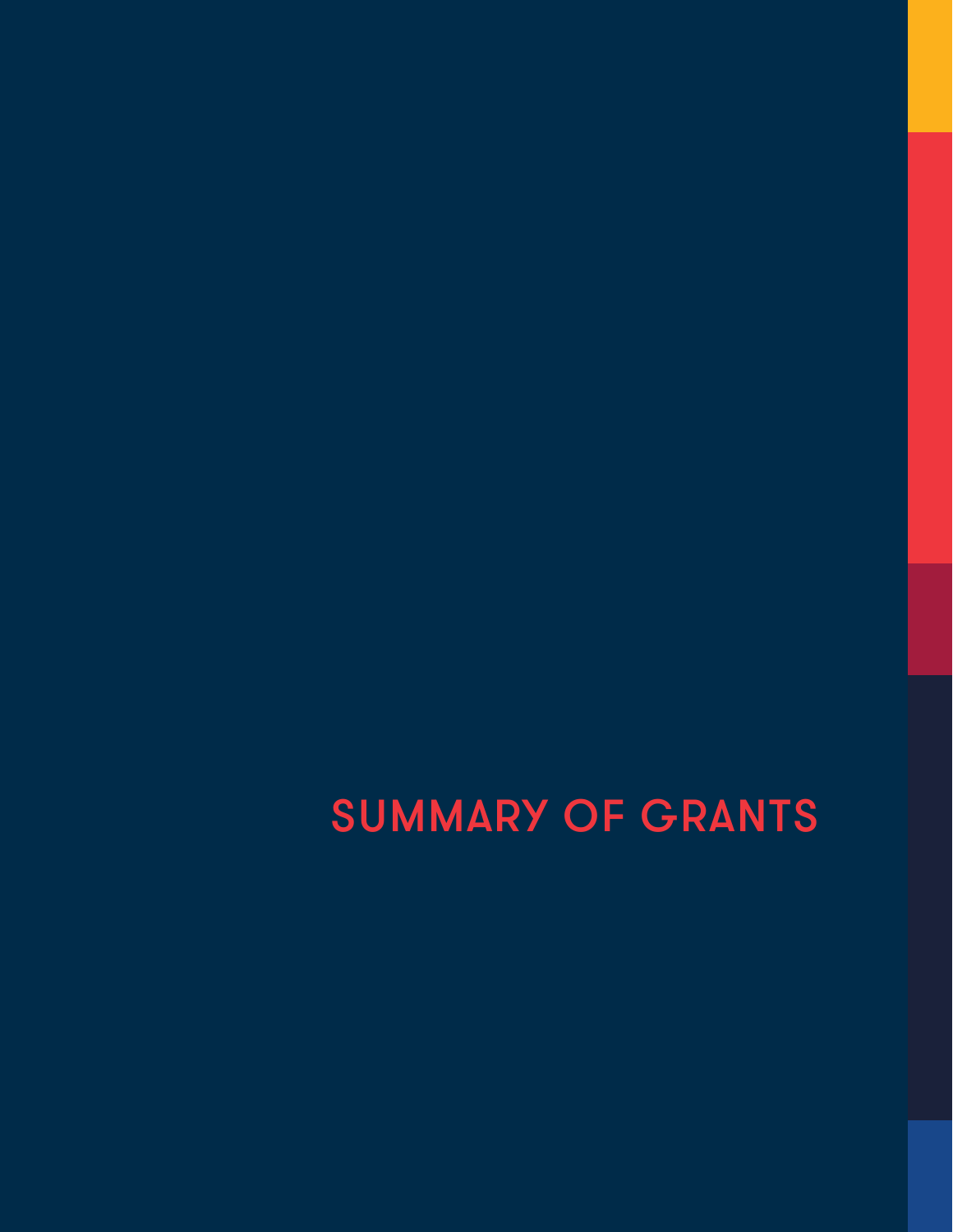## a particular particular target the <mark>--</mark>-SUMMARY OF GRANTS

### ONGOING GRANTS

#### NATIONAL INSTITUTES OF HEALTH - NATIONAL INSTITUTE OF CHILD HEALTH AND HUMAN DEVELOPMENT  $Subcontract$   $S20.472$

Creating an infection-free intraosseous transcutaneous amputation prosthesis (no-cost extension) Christopher Adams, PhD, Bio-Medical Sciences

#### OSTEOPATHIC HERITAGE FOUNDATION \$120,000

Center for Chronic Disorders of Aging endowment Brian Balin, PhD, Bio-Medical Sciences

#### STATE OF PENNSYLVANIA S4,832

Effect of liposuction technique on the viability and differentiation of adipose derived stem cells Marina D'Angelo, PhD, Bio-Medical Sciences Christopher Adams, PhD, Bio-Medical Sciences

#### NATIONAL INSTITUTES OF HEALTH - NATIONAL INSTITUTE ON MENTAL HEALTH (SUBCONTRACT) \$42,300

Adherence and empowerment: Service participation and meaningful outcomes Petra Kottsieper, PhD, Psychology

#### KENNEDY'S DISEASE ASSOCIATION \$50,000

Investigating androgen receptor acetyltransferases as therapeutic targets for the treatment of spinal and bulbar muscle atrophy Heather Montie, PhD, Bio-Medical Sciences

#### PROSTATE CANCER FOUNDATION \$51,769

Determining the role of androgen receptor acetylation in prostate cancer Heather Montie, PhD, Bio-Medical Sciences

#### U.S. DEPARTMENT OF HEALTH AND HUMAN SERVICES – HEALTH RESOURCES AND SERVICES ADMINISTRATION \$184,540

Establishing a predoctoral collaborative center for enhancing interest in primary care practice Harry Morris, DO, MPH, Family Medicine John Cavenagh, PhD, MBA, PA-C, Physician Assistant Studies Robert DiTomasso, PhD, Psychology

#### U.S. DEPARTMENT OF HEALTH AND HUMAN SERVICES – HEALTH RESOURCES AND SERVICES ADMINISTRATION \$76,448

Area Health Education Center – Eastcentral PA Harry Morris, DO, MPH, Family Medicine

#### U.S. DEPARTMENT OF HEALTH AND HUMAN SERVICES – HEALTH RESOURCES AND SERVICES ADMINISTRATION \$76,448

Area Health Education Center – Northcentral PA Harry Morris, DO, MPH, Family Medicine

#### AMERICAN HEART ASSOCIATION \$77,000

Blocking of immune-complex mediated vasculitis using recombinant FC receptors Rangaiah Shashidharamurthy, PhD, Pharmaceutical Sciences

#### EDNA G. KYNETT MEMORIAL FOUNDATION \$25,000

Utilizing a patient-centered medical home and health information technology to reduce cardiovascular risk in an underserved population in North Philadelphia Kenneth Veit, DO, MBA, Family Medicine

#### EDNA G. KYNETT MEMORIAL FOUNDATION \$25,000

Self-management program to prevent cardiovascular disease Kenneth Veit, DO, MBA, Family Medicine

### EDNA G. KYNETT MEMORIAL

FOUNDATION \$16,000

Reducing cardiovascular risk in an underserved population in North Philadelphia Kenneth Veit, DO, MBA, Family Medicine

#### NOVARTIS PHARMACEUTICALS CORPORATION \$97,000

BEZ235A in vitro dissolution/permeation testing Zhiqian Wu, PhD, Pharmaceutical Sciences

#### STATE OF PENNSYLVANIA 63.566

Functional roles of IMP isoforms in axon regeneration by localizing specific mRNAs Mei Xu, MD, PhD, Bio-Medical Sciences

#### STATE OF PENNSYLVANIA S4,190

Evaluation of tetrahydrobiopterin/dihydrobiopterin ratio in vascular injury tissues Lindon Young, PhD, Bio-Medical Sciences Robert Barsotti, PhD, Bio-Medical Sciences

Qian Chen, PhD, Bio-Medical Sciences